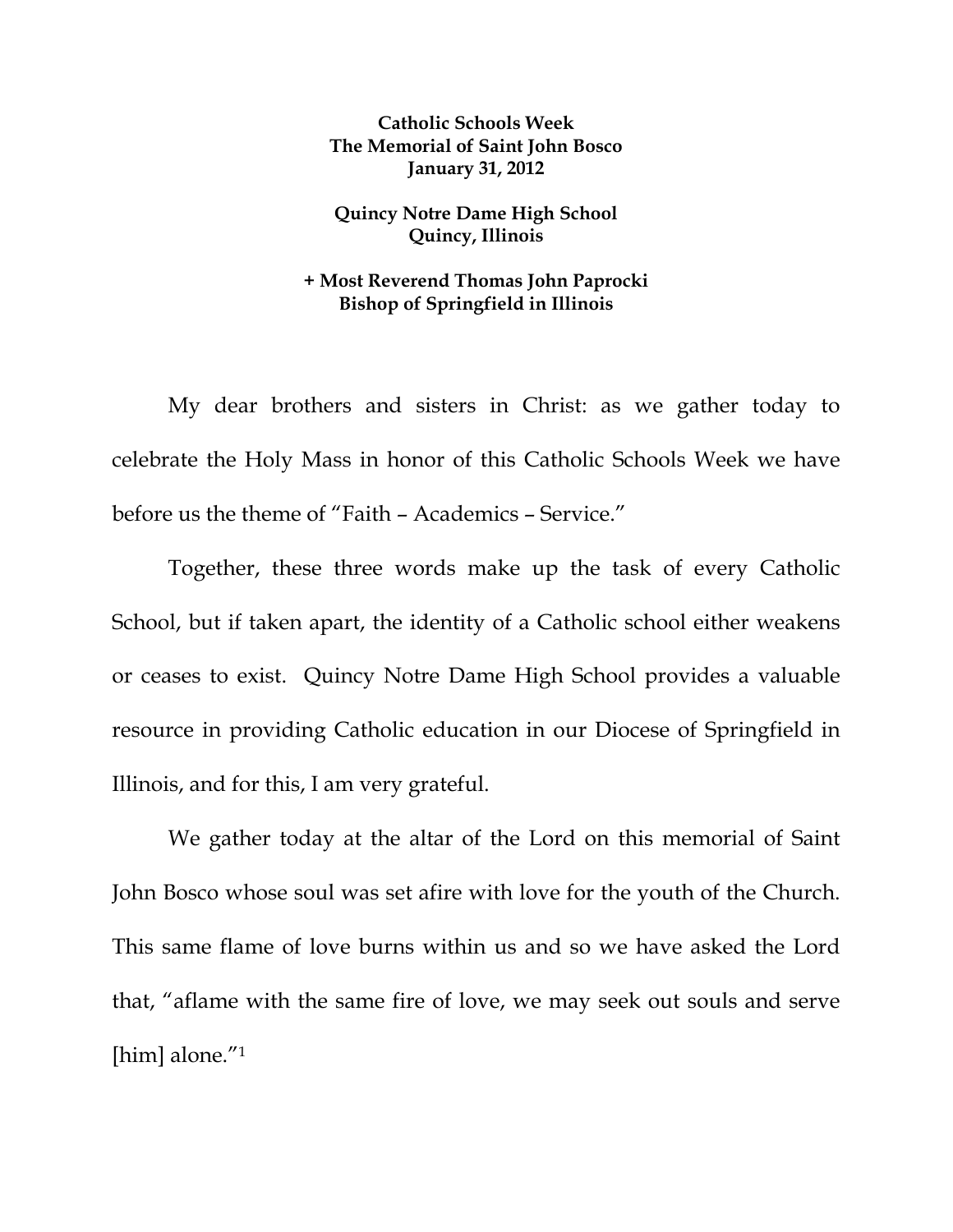Catholic schools help us to know where we're going in life and guide us on the path to the place where we all belong – in God's hands.

There's a song by a group called Linkin Park that expresses the need that we all have to find this place where love is real and not phony. It's called "Somewhere I Belong."

## **Somewhere I Belong – Linkin Park**

I wanna heal, I wanna feel, what I thought was never real I wanna let go of the pain I've felt so long. I wanna heal, I wanna feel, like I'm close to something real. I wanna find something I've wanted all along Somewhere I belong.

Like the Linkin Park song says, "I wanna feel like I'm close to something real. I wanna find something I've wanted all along: somewhere I belong." Well, there IS somewhere you belong and you've found it: Quincy Notre Dame High School is where you belong because it is where you will find the real thing – Jesus Christ and his Church.

In a few moments, after we have received the Body and Blood of the Lord, we will ask that "we may show in our hearts and by our deeds both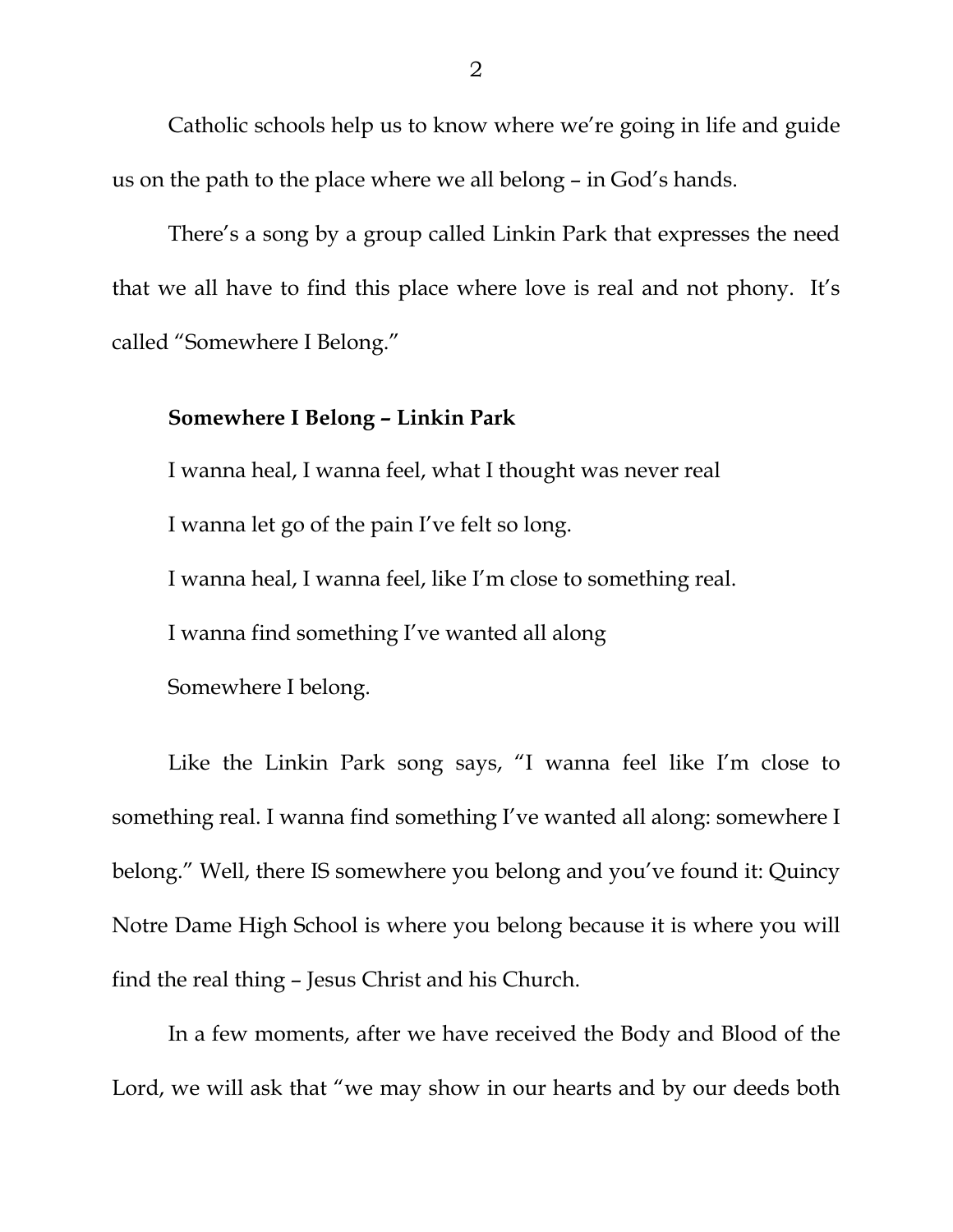fraternal charity and the light of truth."2 It is this two-fold desire that so consumed the soul of Saint John Bosco and led him to spend his life in service to the youth of Italy, teaching them to live a good and upright life and manifesting for them the love of God.

In our own day we may be tempted to wonder what it was about this priest that attracted so many boys to him. Why did they listen to him and cling so devotedly to him? The answer is simple: the man of God truly loved them. His love for them was sincere and clear in all that he said to lead them out of their sin, and in all that he did for them to provide for their physical needs. Through his words and deeds he called them to greatness and showed them the way to achieve it, all the while showing them the joy that comes from faith.

He knew that "the teacher who is seen only in the classroom and nowhere else, is a teacher and nothing more; but let him go with his boys to recreation and he becomes a brother." In all of this Saint John Bosco is an eminently fitting model for us this Catholic Schools Week as we consider this year's theme of "Faith – Academics – Service."

The very foundation of a Catholic School is the faith of Jesus Christ handed on to us through the Catholic Church founded upon Peter and the

3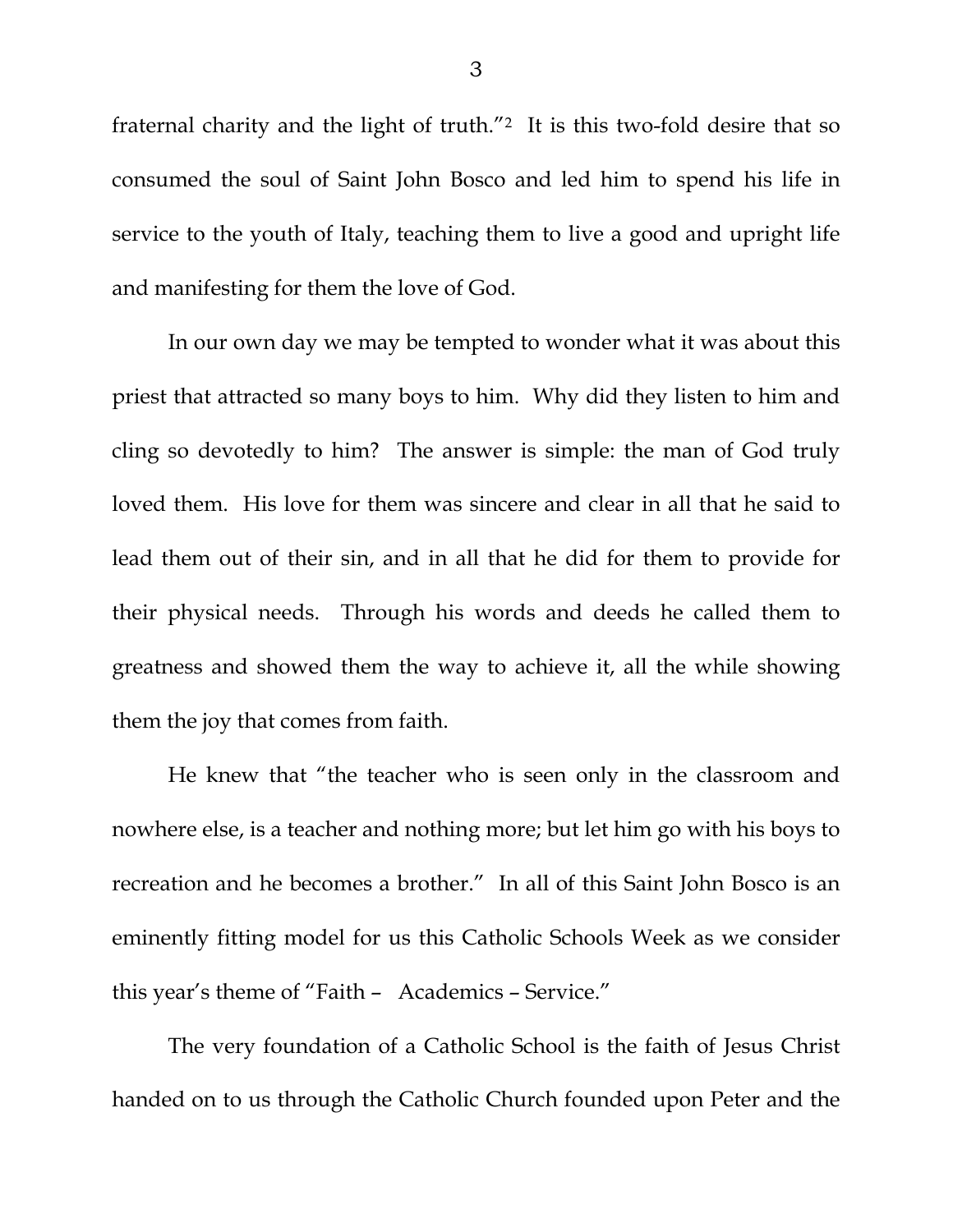Apostles. The encounter with Jesus Christ changed the lives of these men and led them to introduce others to the man who gave them no answers but simply invited them to follow him. There was something about his presence, about his words, that drew them to Jesus and once they met him they could not simply walk away from him.

In him they placed their faith and to him they entrusted their lives. Saint John Bosco, too, was familiar with the Lord and met him the Sacraments, in the Scriptures and in the Church and once he met the Lord he, too, could not simply walk away. He also put his faith in the Lord Jesus and entrusted his life to him and he desired to help everyone he met do the same.

Is this not what it means to have faith, to give everything to him who gave everything to us? For this reason, "By faith Abraham obeyed when he was called to go out to a place that he was to receive as an inheritance; he went out, not knowing where he was to go" (Hebrews 11:8). Does it not often seem this way to us, as well? That we know the Lord has called us but we are not certain where he is calling us to go or what he is calling us to do? Abraham did not know where he was to go, yet nonetheless he went and trusted the Lord would reveal his destination to him.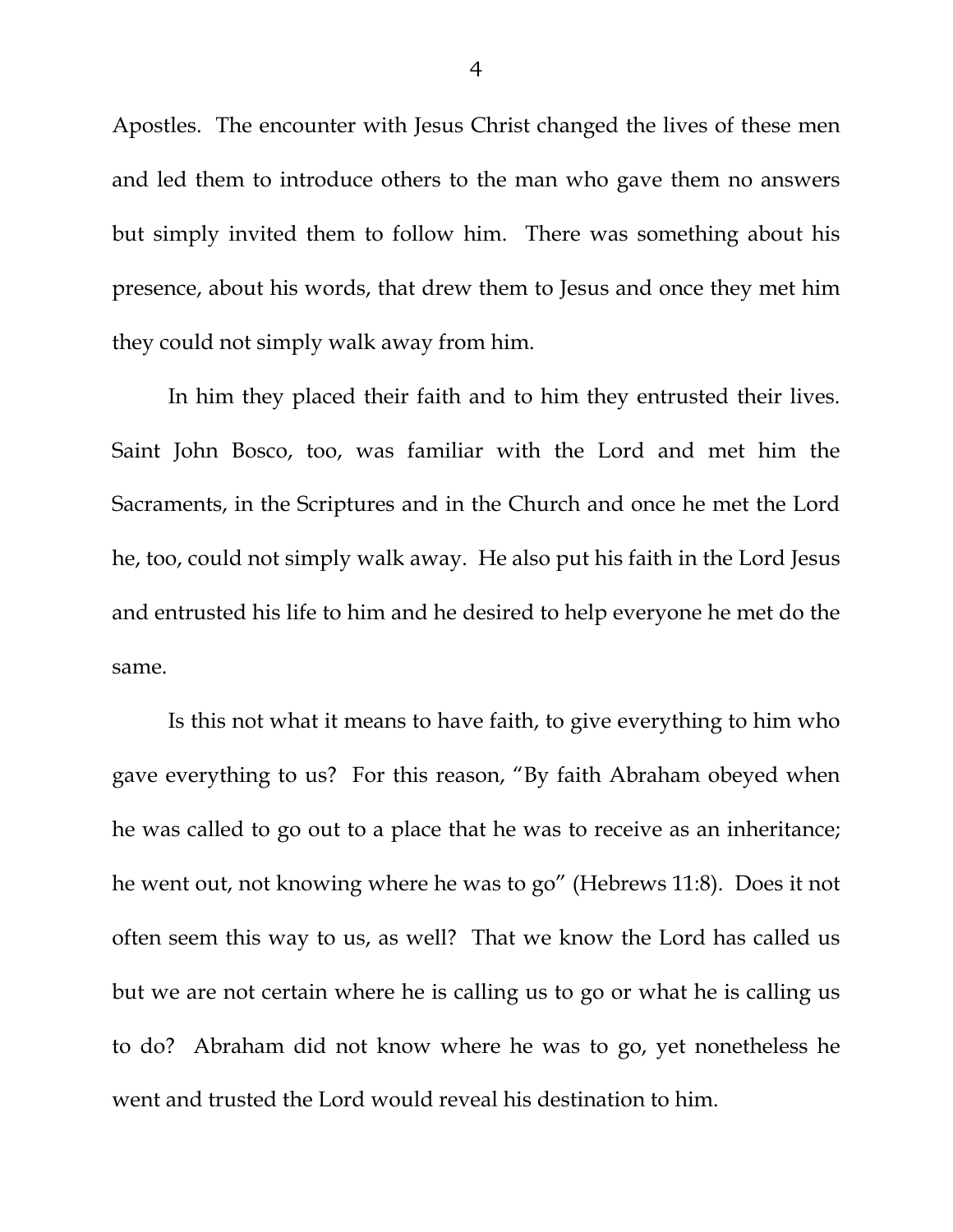It is this faith, this willingness to entrust our very lives entirely to the Lord, that must lie at the heart of every Catholic school; if this primary education in discipleship is not the guiding principle of every Catholic school, we might as well shutter their doors.

Such radical trust in the Lord is the only way to arrive at a life of true service which is the way to greatness. The Savior tells us plainly: "Whoever wishes to be great among you shall be your servant; whoever wishes to be first among you shall be your slave" (Matthew 20:26-27). The Lord himself lives out this teaching for us and calls us to follow his example. Because Jesus humbled himself and died for our sins, the Father raised him from the dead and seated him at his right hand where he now reigns in glory. The same is true for us: we must humble ourselves so to be exalted by the Lord.

We have seen that faith leads to service, but what of academics? The author of the Epistle to the Hebrews tells us: "By faith we understand that the universe was ordered by the word of God, so that what is visible came into being through the invisible" (Hebrews 11:3). Because God has created everything that exists, by studying the world around us we come to a deeper understanding of the mind of God. The greater we understand his